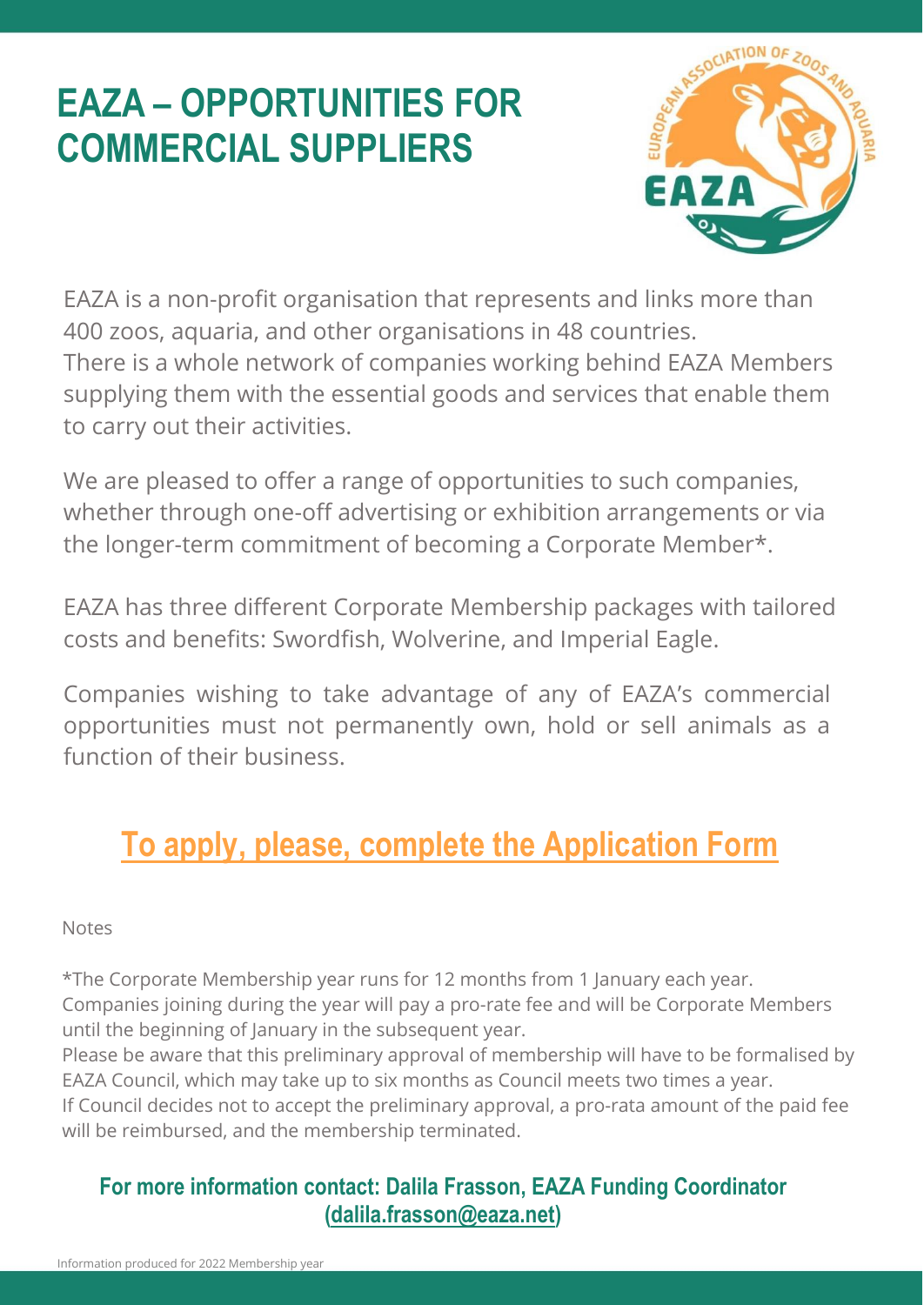



#### **Includes**

- Exclusive rights to use EAZA Corporate Member logo on advertising and marketing materials
- Inclusion in a prominently located exclusive list of EAZA Corporate Members on EAZA website, including company logo, short profile and link to your company website
- Inclusion in list of current Corporate Members in the EAZA quarterly Zooquaria magazine (company name and website)
- Access to some protected content on the EAZA Member Area website including the online Membership Directory
- Opportunity for the Corporate Members to extend exclusive offers to other EAZA Members through direct mailing
- Corporate Member liaison officer at the EAZA Executive Office available for advice and assistance on EAZA policies, working groups, initiatives, etc.
- Discount of 25% on standard advertising rates in Zooquaria magazine
- Discount of 25% on standard exhibition and sponsorship rate at EAZA Annual Conference
- Requests For Proposal (RFP) distribution service
- Participation in the LinkedIn EAZA Corporate Members forum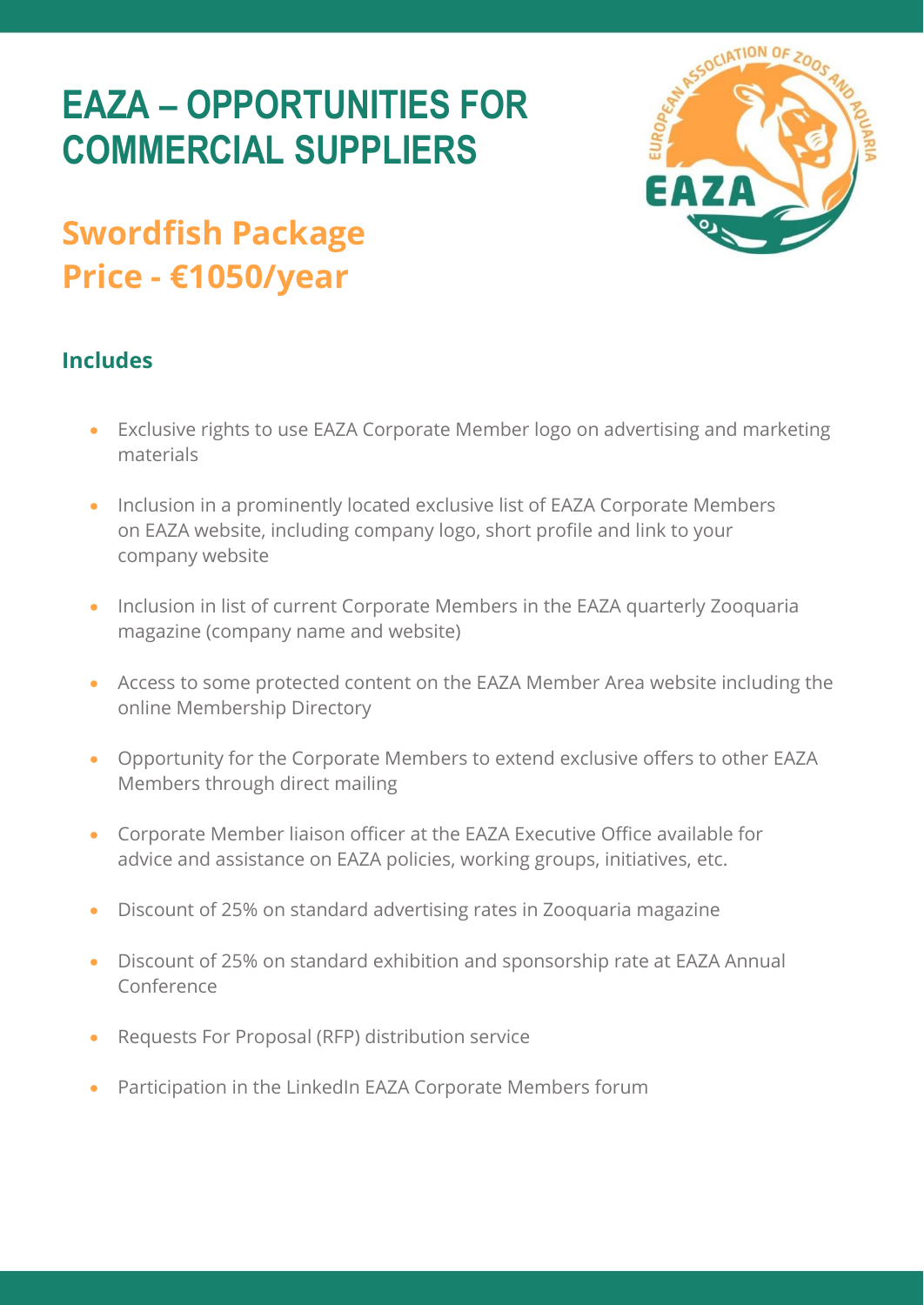

### **Wolverine Package Price - €2150/year**

#### **Swordfish\* package with additional benefits as follows**

- 1 full-page advertisement in Zooquaria and discount of 30% on further advertisement in the magazine
- Discount of 30% on standard exhibition and sponsorship rate at EAZA Annual Conference
- Discount of 30% on standard exhibition and sponsorship rate at other EAZA Conferences (EAZA Education Conference, EAZA Animal Welfare Forum, EAZA Conservation Forum)
- One personalized feature (company profile, case study, trending, or results) with logo, link and company published in eNews and Zooquaria/year (Text must be submitted in the previous month)

- \*Exclusive rights to use EAZA Corporate Member logo on advertising and marketing materials
- Inclusion in a prominently located exclusive list of EAZA Corporate Members on EAZA website, including company logo, short profile and link to your company website
- Inclusion in list of current Corporate Members in the EAZA quarterly Zooquaria magazine (company name and website)
- Access to some protected content on the EAZA Member Area website including the online Membership Directory
- Opportunity for the Corporate Members to extend exclusive offers to other EAZA Members through direct mailing
- Corporate Member liaison officer at the EAZA Executive Office available for advice and assistance on EAZA policies, working groups, initiatives, etc.
- Requests For Proposal (RFP) distribution service
- Participation in the LinkedIn EAZA Corporate Members forum